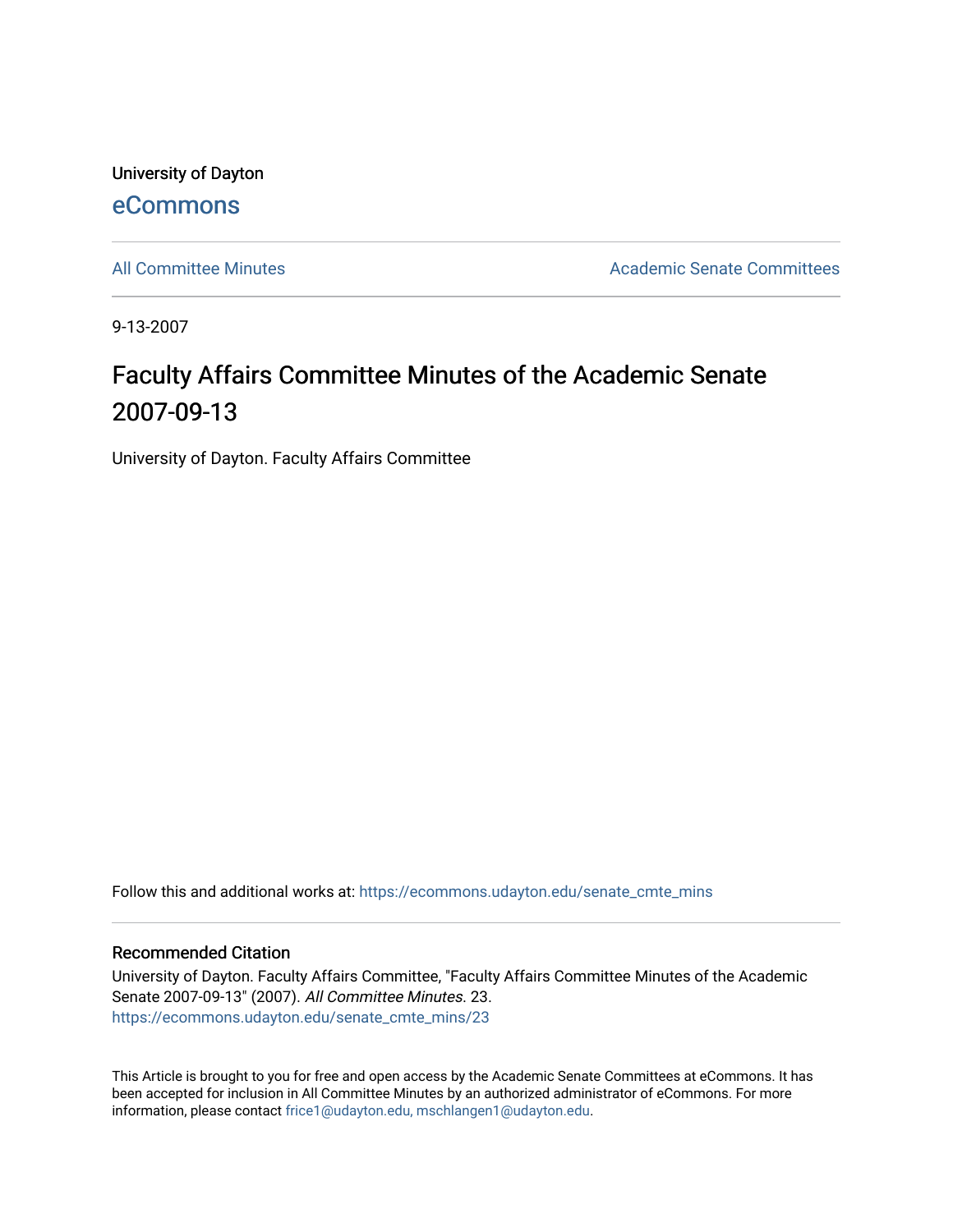Minutes: FACAS Meeting, 9/13/07

Time and Location: 10:30 – 11:45 am, KL 505

Present: D. Biers, G. Doyle (chair), E. Gustafson, P. Johnson, T. Lasley, L. Laubach, Y. Raffoul, D. Sink L. Snyder, R. Wells

Absent: C. Letavec

1. The minutes from 9/6/07 and 9/13/07 were approved.

2. Three and two faculty members attended the open meeting discussion on the Promotion and Tenure Policy on Tuesday and Wednesday, respectively. There were no particular problems raised.

3. Discussion continued on the Post-tenure Review Policy

- a. The document should make clear that the reason the university is establishing a functional Post-tenure Review Policy is that as professionals we are responsible for peer review.
- b. Should mention that there are already three faculty reviews in place: promotion, sabbatical, and year-end activities report. These can be used in or substituted for a PTR.
- c. It was noted that in some departments, a request for a sabbatical does not entail much of a review.
- d. It would be worthwhile to have a review the year before the sabbatical to help the faculty member in determining what the sabbatical may accomplish.
- e. It was suggested that the "review" be a look-forward rather than back. While it would be necessary to consider the faculty members activities over the previous years, it would be more important to discuss the future. Does the faculty member desire to continue on the same path, or does he or she wish to venture into new areas? The review committee can act as a sounding board and make suggestions.
- f. It was suggested that the review be a "Post-tenure Peer Consultation," the purpose being to help the faculty member to set long-term goals.
- g. The review committee must ask critical questions to determine needs for developmental activities.
- h. To get resources, is some type of documentation needed to show that the facultymember and review committee discussed the situation and agreed upon a developmental path? In most cases the documentation will simply state that the review was accomplished and no significant developmental activities or resources are needed.
- i. Is documentation necessary to establish faculty member's goals are consistent with department/unit/university goals?
- j. Developmental activities should not be viewed as correcting a deficiency.
- k. Do not relay any information on deficiencies to administrators, because such information could be used for punitive actions.